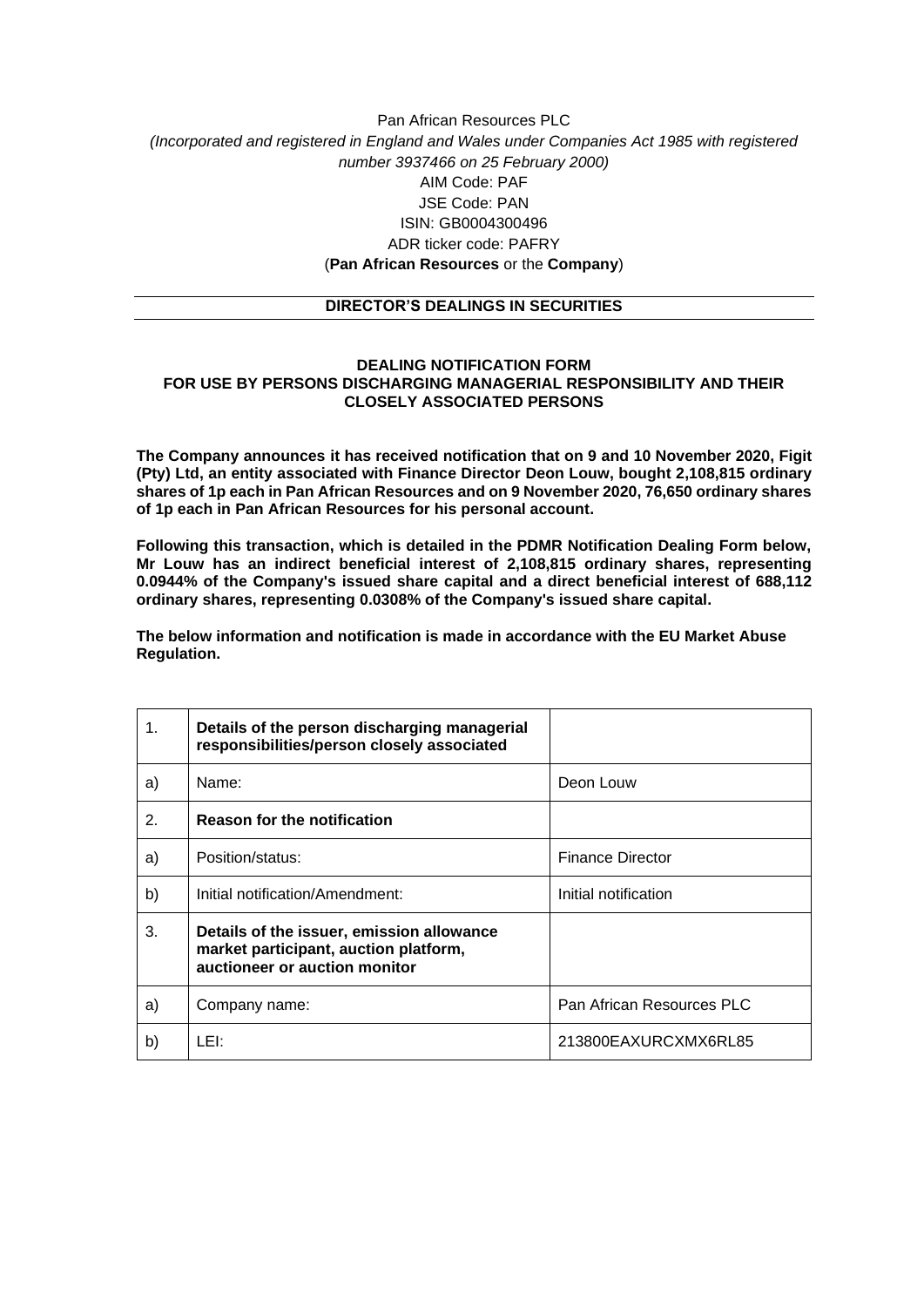| 4. | Details of the transaction(s): section to be<br>repeated for (i) each type of instrument; (ii)<br>each type of transaction; (iii) each date; and<br>(iv) each place where transactions have been<br>conducted |                                                                                                                                |
|----|---------------------------------------------------------------------------------------------------------------------------------------------------------------------------------------------------------------|--------------------------------------------------------------------------------------------------------------------------------|
| a) | Description of the financial instrument, type of<br>instrument:                                                                                                                                               | Ordinary shares of 1p each                                                                                                     |
|    |                                                                                                                                                                                                               | Identification code: GB0004300496                                                                                              |
| b) | Nature of the transaction:                                                                                                                                                                                    | Trade 1:                                                                                                                       |
|    |                                                                                                                                                                                                               | Acquisition of ordinary shares by<br>an associate of Deon Louw,<br>namely Figit (Pty) Ltd, of which he<br>is the sole director |
|    |                                                                                                                                                                                                               | Trade 2:                                                                                                                       |
|    |                                                                                                                                                                                                               | Acquisition of ordinary shares by<br>an associate of Deon Louw,<br>namely Figit (Pty) Ltd, of which he<br>is the sole director |
|    |                                                                                                                                                                                                               | Trade 3:                                                                                                                       |
|    |                                                                                                                                                                                                               | Acquisition for his personal account                                                                                           |
| c) | Price(s) and volume(s):                                                                                                                                                                                       | Trade 1:                                                                                                                       |
|    |                                                                                                                                                                                                               | 1,119,500 ordinary shares                                                                                                      |
|    |                                                                                                                                                                                                               | VWAP ZA 486.68 cents per share                                                                                                 |
|    |                                                                                                                                                                                                               | Low ZA 467.00 cents per share                                                                                                  |
|    |                                                                                                                                                                                                               | High ZA 500.00 cents per share                                                                                                 |
|    |                                                                                                                                                                                                               | Trade 2:                                                                                                                       |
|    |                                                                                                                                                                                                               | 989,315 ordinary shares                                                                                                        |
|    |                                                                                                                                                                                                               | VWAP ZA 456.83 cents per share                                                                                                 |
|    |                                                                                                                                                                                                               | Low ZA 446.00 cents per share                                                                                                  |
|    |                                                                                                                                                                                                               | High ZA 467.00 cents per share                                                                                                 |
|    |                                                                                                                                                                                                               | Trade 3:                                                                                                                       |
|    |                                                                                                                                                                                                               | 76,650 ordinary shares                                                                                                         |
|    |                                                                                                                                                                                                               | VWAP ZA 456.83 cents per share                                                                                                 |
|    |                                                                                                                                                                                                               | Low ZA 446.00 cents per share                                                                                                  |
|    |                                                                                                                                                                                                               | High ZA 467.00 cents per share                                                                                                 |
| d) | Aggregated information:                                                                                                                                                                                       | Trade 1:                                                                                                                       |
|    |                                                                                                                                                                                                               | ZAR 5 448 382.60                                                                                                               |
|    |                                                                                                                                                                                                               | Trade 2:                                                                                                                       |
|    |                                                                                                                                                                                                               | ZAR 4 519 487.71                                                                                                               |